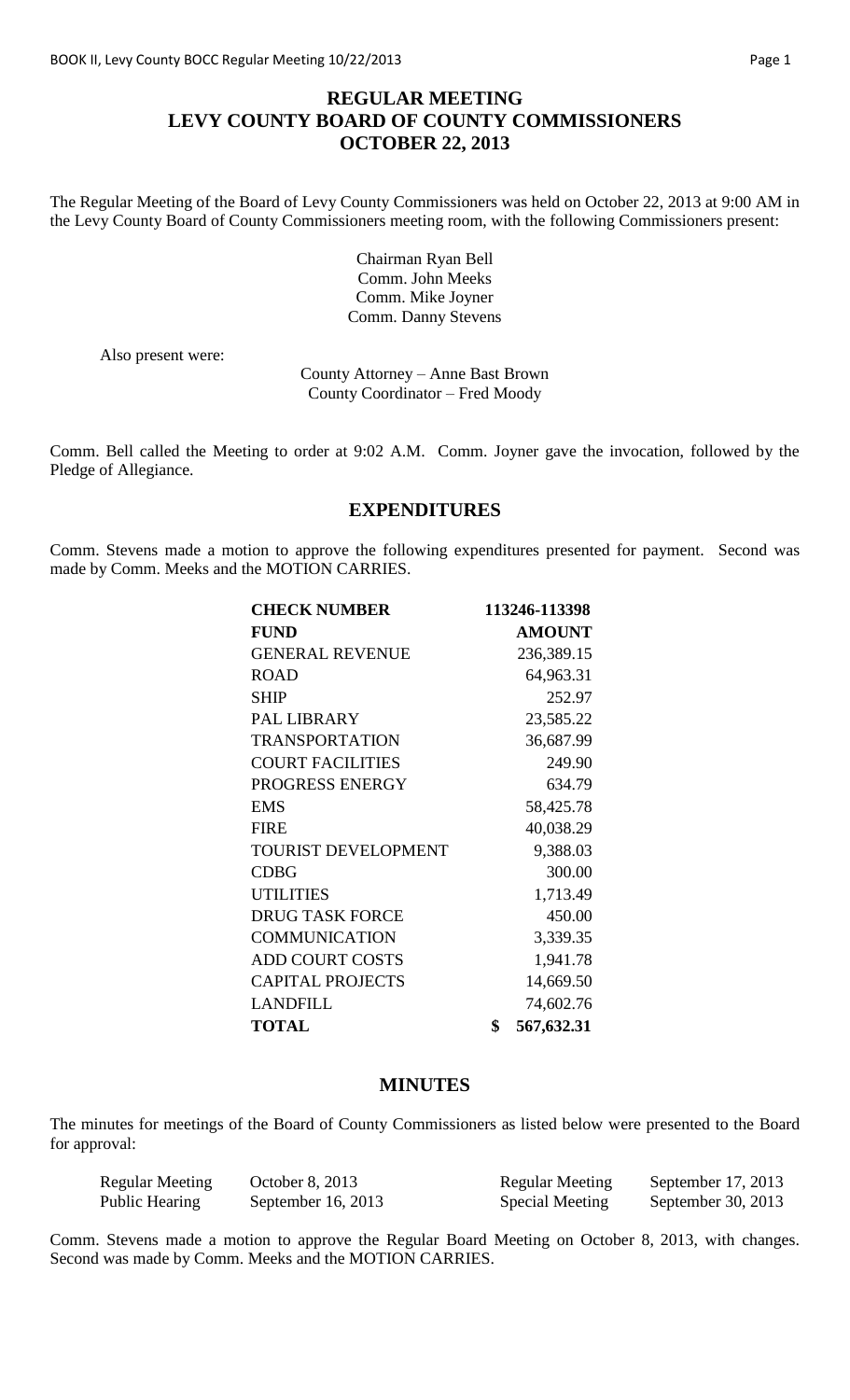Comm. Stevens made a motion to approve the Public Hearing on September 16, 2013, the Regular Meeting on September 17, 2013 and the Special Meeting on September 30, 2013 as presented. Second was made by Comm. Joyner and the MOTION CARRIES.

#### **PUBLIC SAFETY**

David Knowles, Director

A. Request authorization for the Director to electronically sign for submission of the State Farm Safety Grant application.

Mr. Knowles requested Board approval for the Director to electronically sign for submission of the State Farm Safety Grant application in the amount of \$10,779.89. Mr. Knowles stated this is a 100% grant with no match and will be used for dual vision vehicle cameras with monitoring and tracking capabilities.

Comm. Meeks made a motion to approve the Public Safety Director to electronically sign for submission of the State Farm Safety Grant application as requested. Second was made by Comm. Joyner and the MOTION CARRIES.

B. Request approval to purchase two (2) new Type III Ambulance units from Emergency Tactical Rescue Vehicles in Sanford, FL, manufactured by American Emergency Vehicles.

Mr. Knowles requested Board approval to purchase two (2) new Type III Ambulance units from Emergency Tactical Rescue Vehicles in Sanford, FL manufactured by American Emergency Vehicles using the Florida Sheriff's Association Contract Bid for a total of \$254,762.

Comm. Joyner made a motion to approve the purchase of two (2) new Type III Ambulances as requested. Second was made by Comm. Meeks and the MOTION CARRIES.

C. Requesting approval from the Board and the Chairman's signature on the Government Entity Tower License Agreement between Pinnacle Towers LLC, and Levy County.

Mr. Knowles requested Board approval and the Chairman's signature on the Government Entity Tower License Agreement between Pinnacle Towers LLC, and Levy County. The agreement will allow Levy County to utilize the Crowne Castle tower facility in Chiefland.

Comm. Meeks made a motion to approve the Chairman's signature on the Government Entity Tower License Agreement as requested. Second was made by Comm. Joyner and the MOTION CARRIES.

#### **PUBLIC COMMENTS**

Ivan Chubb announced the 4<sup>th</sup> Annual Veterans Day Parade will be in Cedar Key November 11<sup>th</sup> at 11:00 A.M. Parade line-up will start at 10:00 A.M.

#### **UNITED STATES WAR DOG ASSOCIATION**

Barbara Snow, Director

Recognition to honor "Honey" the Wonder Dog. She is a medical service dog assigned to Michael Gaither.

Mrs. Snow made a presentation to the Board honoring all Hero dogs who help keep us safe, secure, free and provide assistance to Veterans with Post Traumatic Stress and to especially honor "Honey" who has received two (2) National awards.

Mrs. Snow also informed the Board a Volunteer Program is being implemented in schools to educate children about service dogs.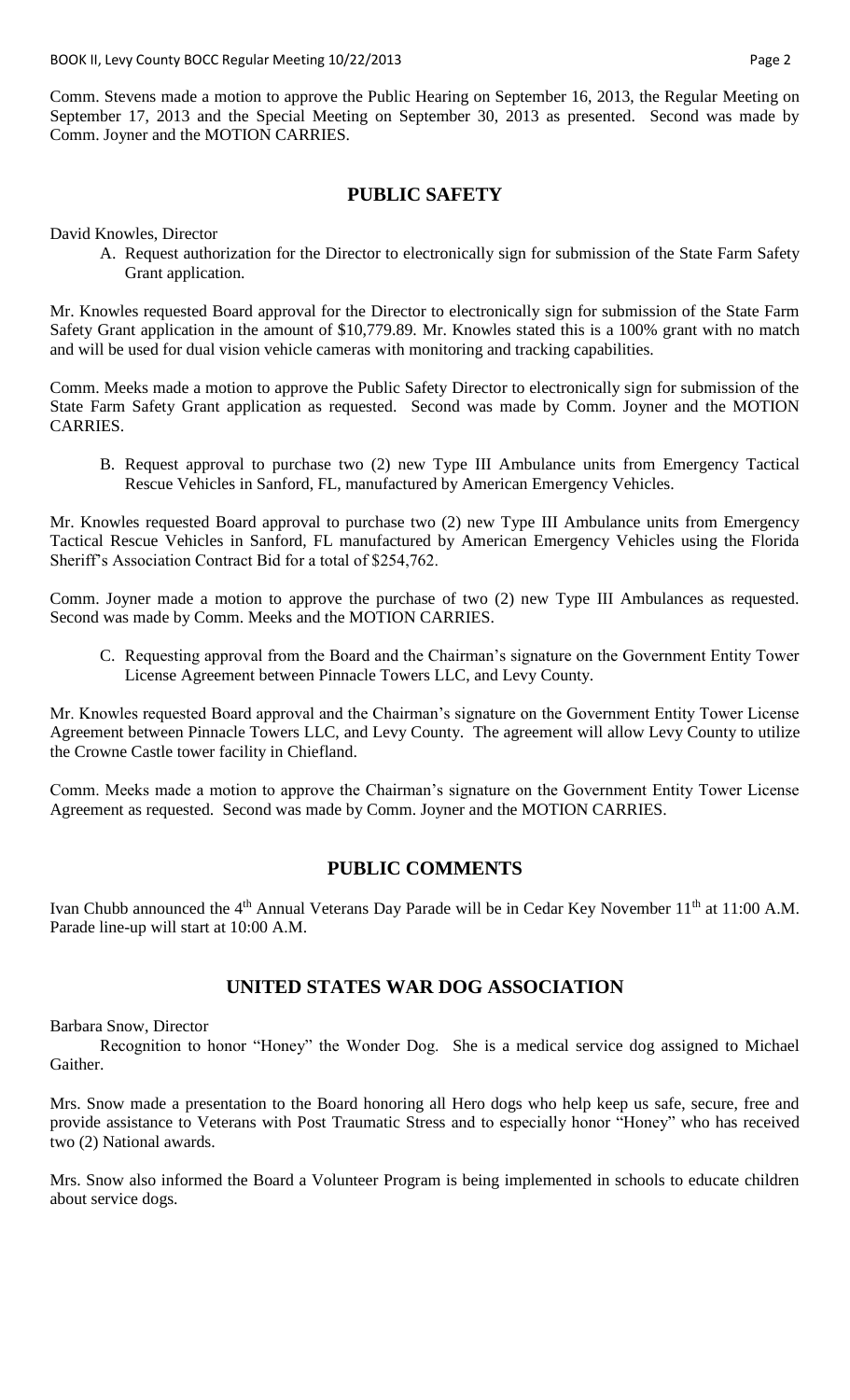# **VETERAN OF FOREIGN WARS POST #5625**

Mike Grimes, Commander

Request the approval of Proclamation 2013-53 recognizing Veterans Appreciation Week, November 10- 16, 2013.

Mrs. Haines spoke to the Board on behalf of Mr. Grimes and requested approval of Proclamation 2013-53, recognizing Veterans Appreciation Week, November 10-16, 2013.

Comm. Joyner made a motion to approve Proclamation 2013-53 as presented. Second was made by Comm. Meeks and the MOTION CARRIES.

Mrs. Haines stated the VFW Post #5625 and its Auxiliaries asks all Levy County citizens to remember all our veterans who have bravely served our country and those men and women currently on active duty in service to our country.

### **LEVY COUNTY TAX COLLECTOR**

Linda Fugate, Tax Collector

Request to retain \$125,000 of Operating Expenses.

Mrs. Fugate requested Board approval to retain \$125,000 of Operating Expenses until fees start to come in from yearly taxes.

Comm. Stevens made a motion to approve the Tax Collector's office to retain \$125,000 of Operating Expenses as requested. Second was made by Comm. Meeks and the MOTION CARRIES.

#### **TOWN OF BRONSON**

Kelli Brettel, Clerk

Request approval for three (3) Easements for the Town of Bronson's commercial sewer expansion project. Parcel numbers, 0329-00-000, 03304-00-000, 06568-00-000.

Ms. Brettel requested Board approval for three (3) Easements for the Town of Bronson's commercial sewer expansion project. The Town of Bronson has been given a USDA loan in the amount of \$2.8 million for this project.

Comm. Meeks made a motion to approve the three (3) Easements for the Town of Bronson as requested. Second was made by Comm. Stevens and the MOTION CARRIES.

# **FLORIDA DEPARTMENT OF CHILDREN AND FAMILIES**

David Abramowitz, Northeast Regional Managing Director

Presentation regarding the closing of the DCF lobby in Chiefland effective March, 2014.

Mr. Abramowitz spoke to the Board informing them of the closing of the Florida Department of Children & Families' walk-in lobby in Chiefland effective March, 2014. DCF has established an ACCESS Community Partner network which is available to facilitate individual's application for ACCESS benefits. There will still be walk-in sites providing public computer. The sites will be at churches, Workforce Connection and other facilities with volunteers available to assist individuals with applications.

# **FOREST PARK III PROPERTY OWNERS ASSOCIATION, INC.**

David Marshall, Vice President

Request to obtain road signs for private roads maintained by Forest Park III POA, Inc.

Mr. Marshall spoke to the Board on behalf of Forest Park, III Property Owners Association, Inc. requesting assistance with the cost of new road signs for the community. They would also like to change the speed limit from 35 mph to 25 mph in the subdivision for safety.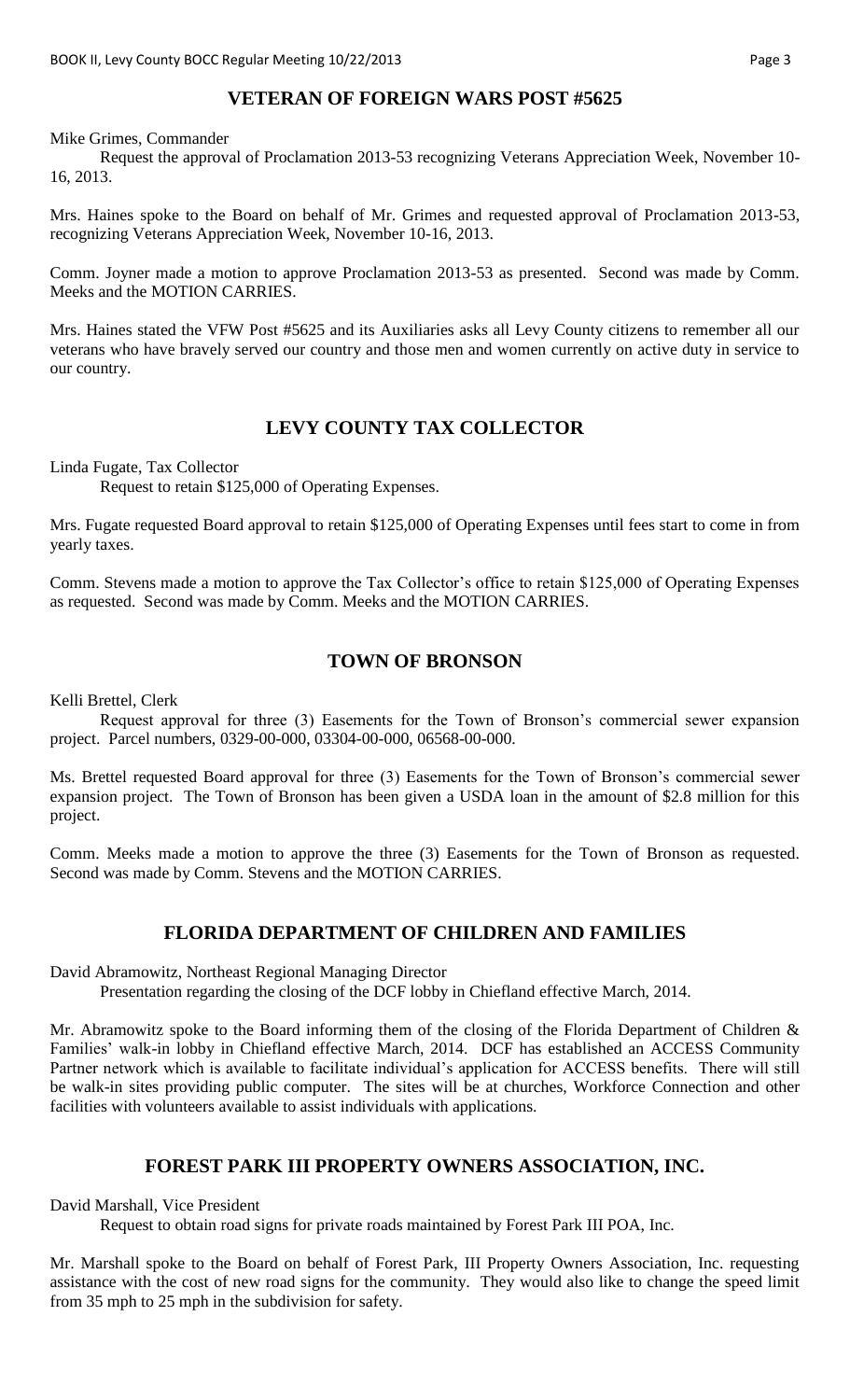Mr. Greenlee provided a quote for the cost of signs made by the Road Department in the amount of \$1,619.55.

The Board agreed by consensus to provide signs for Forest Park III POA, Inc. at the county's cost.

#### **DEPARTMENT REPORTS**

# **COUNTY COORDINATOR**

Fred Moody

Update and direction on Aqui Property.

Mr. Moody provided an update to the Board on the Aqui property and to request direction regarding the possibility of purchasing the property.

Comm. Meeks made a motion to proceed with the acquisition of the Aqui property. Second was made by Comm. Stevens upon the condition of all information regarding the purchase of the property undergo review of Atty. Brown. The MOTION CARRIES.

Mr. Moody reminded everyone the Legislative Delegation will be next Tuesday, October 29<sup>th</sup> at 9:00 A.M. at the Dogan Cobb Municipal Building in Bronson.

### **CORRESPONDENCE**

Satori Days

A. Request approval to appoint Eileen Senecal to the WellFlorida Council in the consumer category to represent Levy County.

Ms. Days requested Board approval to appoint Eileen Senecal to the WellFlorida Council in the consumer category to represent Levy County.

Comm. Stevens made a motion to appoint Eileen Senecal to the WellFlorida Council as requested. Second was made by Comm. Meeks and the MOTION CARRIES.

B. On behalf of Catholic Charities Gainesville, requesting Board approval to sign a Certification of Local Government approval for Nonprofit Organizations regarding an Emergency Shelter Grant through the Department of Children and Families. – TABLED –

#### **ROAD DEPARTMENT**

Bruce Greenlee, Administrative Road Superintendent

Request permission to purchase three (3) trucks for the Road Department. – TABLED -

# **TOURIST DEVELOPMENT**

Carol McQueen, Director

Request approval for Amendment to the agreement with Heliconia Press to produce a Kayak Fishing TV Show in Yankeetown that was passed on September 3, 2013. Amendment will extend the production time for the TV Kayak Fishing Show to be produced.

Mrs. McQueen requested Board approval for Amendment to the Agreement with Heliconia Press to produce a Kayak Fishing TV Show in Yankeetown. The Amendment will change the production date and distribution of the two (2) episodes. Production of the two (2) episodes will take place between November 1, 2013 and May 31, 2014.

Comm. Meeks made a motion to approve the Amendment to the Agreement with Heleconia Press as requested. Second was made by Comm. Joyner and the MOTION CARRIES.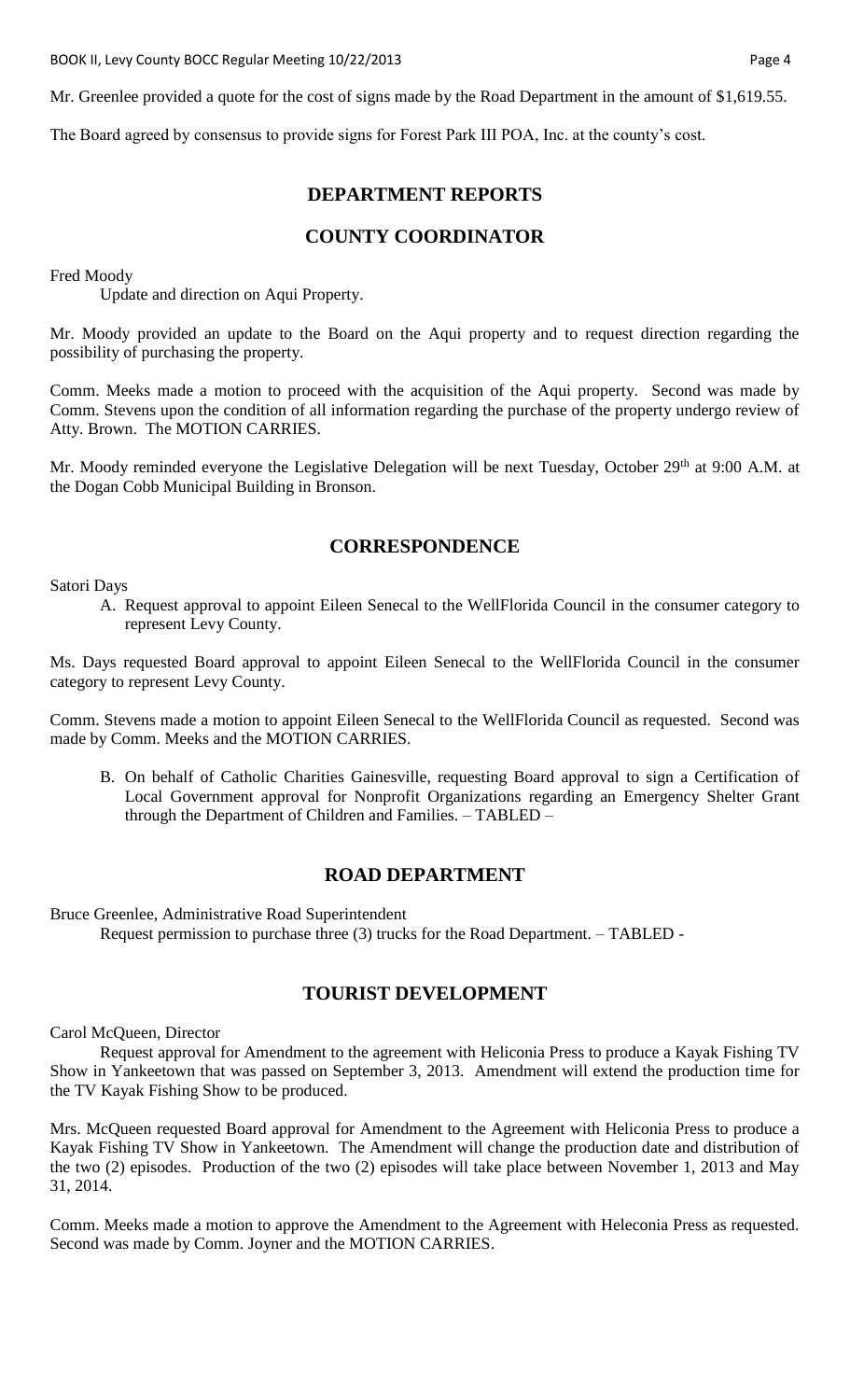# **COUNTY ATTORNEY**

Anne Bast Brown

A. Request approval of Resolution 2013-51 certifying that the County meets the criteria for reduction of Department of Environmental Protection and Water Management District fees.

Atty. Brown requested Board approval of Resolution 2013-51 allowing the reduction of permit processing fees with the Water Management Districts and the Department of Environmental Protection.

Comm. Stevens made a motion to approve Resolution 2013-51 as requested. Second was made by Comm. Meeks and the MOTION CARRIES.

B. Discussion and decision on Resolution 2013-52, establishing an agenda and public participation policy for meetings of the Board of County Commissioners.

Atty. Brown requested discussion by the Board and a decision on Resolution 2013-52, establishing an agenda and public participation policy for meetings of the Board of County Commissioners.

Comm. Stevens stated he would like to change the wording on Page 2, item number 6 from "the Chair of the Board having the final authority to determine the appropriate Board meeting agenda on which to place any proposed item" to read "the County Coordinator will have the final authority to determine the appropriate Board meeting agenda on which to place any proposed agenda item. The other change is on Page 7, item s) adding the wording "or a majority of the Board" after "The Chair or Vice-Chair".

Comm. Meeks made a motion to approve Resolution 2013-52 with the revisions as stated. Second was made by Comm. Joyner and the MOTION CARRIES.

C. Discussion and direction regarding settlement of outstanding jail liens when presented to County Attorney.

Atty. Brown requested discussion and direction from the Board regarding settlement of outstanding jail liens when presented to County Attorney.

After discussion, Comm. Meeks made a motion to authorize Atty. Brown to bring no settlement offers for jail liens to the Board and to direct all requests for settlement of outstanding jail liens to the Board office for review before being placed on an agenda to present their request to the Board. If approved by the Board, Atty. Brown would then prepare necessary documents to be recorded. Second was made by Comm. Joyner and the MOTION CARRIES.

D. Discussion and decision regarding comments on the U.S. Department of the Treasury draft rules implementing the RESTORE Act ("Treasury Rules") including authorizing County Attorney to submit a request for an extension to the deadline for comments on the Treasury rules and, if necessary, to submit comments based on comments from other counties and the Gulf Consortium.

Atty. Brown requested discussion ad a decision regarding comments on the U.S. Department of the Treasury draft rules implementing the RESTORE Act. Atty. Brown also requested Board authorization for her to request an extension to the deadline for comments on the Treasury rules and, if necessary, to submit comments based on comments from other counties and the Gulf Consortium.

Comm. Stevens made a motion to grant authorization as requested by Atty. Brown. Second was made by Comm. Joyner and the MOTION CARRIES.

# **COMMISSIONERS' REPORTS**

Comm. Joyner reminded everyone of the three (3) events taking place this Saturday:

- 1. LARC Ride to Provide Event
- 2. Morriston Baptist Church Feed the Community Event
- 3. Levy County Education Foundation Beast Feast

Comm. Meeks reported the private business partner, Affinity accepted the North Florida Broadband contract. Comm. Meeks also reported the BHS Homecoming parade will be at 6:00 P.M. on Thursday. He invited everyone to come to the Homecoming football game on Friday night.